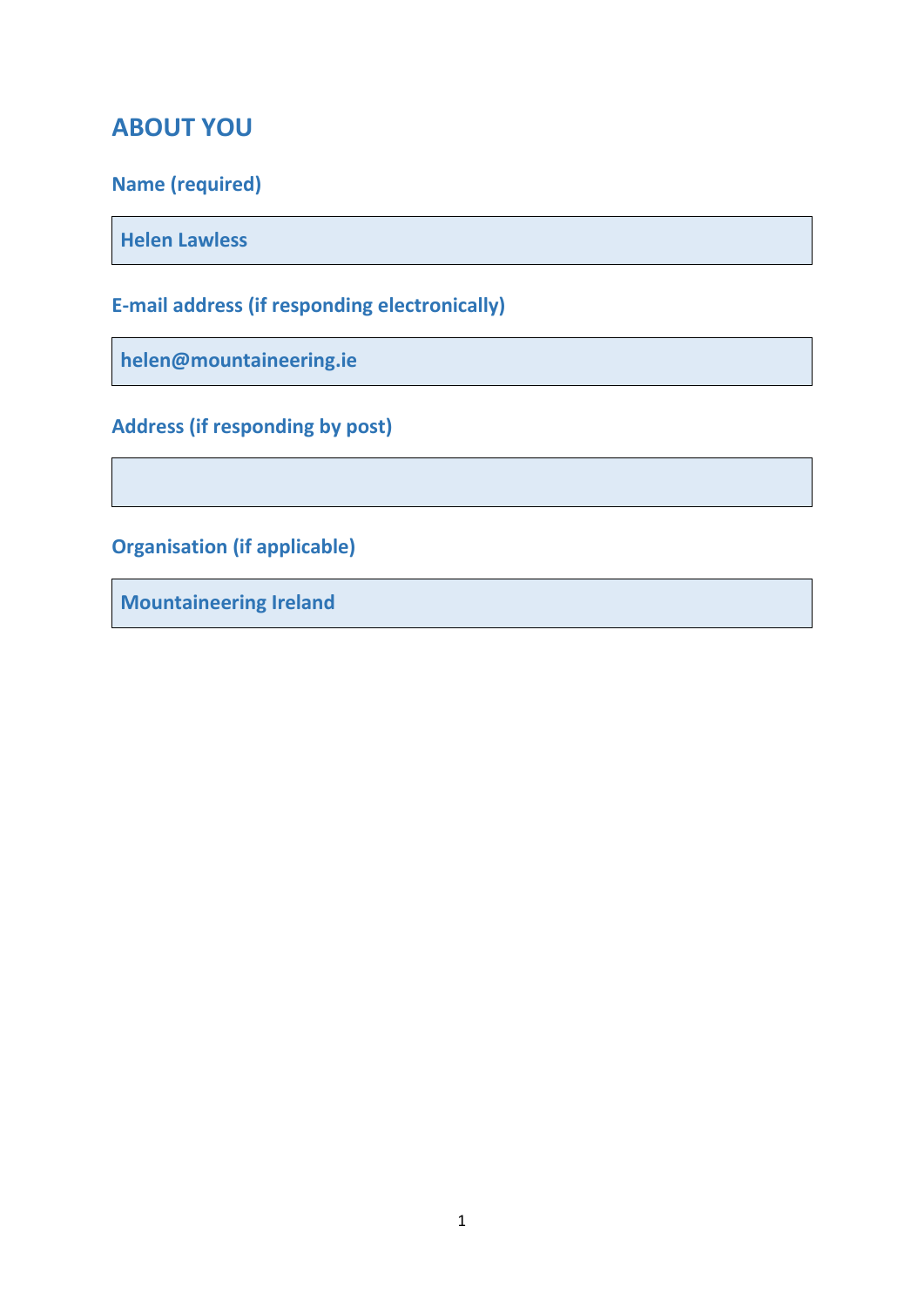## **Q1a: Do you agree with Strategic Environmental Outcome (SEO) 1: 'Excellent air, water, land & neighbourhood quality'?**



### **Comments**

Mountaineering Ireland welcomes the development of Northern Ireland's first Environment Strategy and agrees with this outcome, however our support should be qualified by making clear our serious concern that the strategy does not map out the steps required to achieve this outcome. Much of the change needed is dependent on other strategies - e.g. Ammonia Strategy and the Clean Air Strategy and it is not clear what the mechanism will be to ensure that the implementation of these strategies will converge to deliver the outcome (SEO1). The structures to drive delivery of this strategy, including a dedicated within DAERA, working closely with the Green Growth division, will be necessary to achieve the transformative change that is essential in response to the global and national climate and biodiversity emergencies.

## **Q1b: Are you content with SEO 1 tables (1 to 6)?**



### **Comments**

The structure of this plan provides no confidence that the outcomes will be achieved. There is a lack of clear and measurable targets, no organisation is assigned responsibility for delivering on the actions and targets and there are no timelines attached.

In the few cases where more specific targets are provided some do not align with existing targets e.g. 'By 2027: 70% of water bodies at Good Status', when the Water Framework Directive target for Northern Ireland is 100% at Good Environmental Status by 2027. Despite that, there continues to be a decline in water quality in freshwater catchments across Northern Ireland, with much of this to do with intensive agriculture.

The impact of ammonia is also treated too lightly, the draft strategy acknowledges that emissions increased by 20% from 2010 to 2017 and that the majority of sites designated for nature conservation are experiencing ammonia concentrations and levels of nitrogen deposition at which damage to plant life may occur.

There is need for ambition, urgency and commitment, expressed through SMART targets throughout the strategy.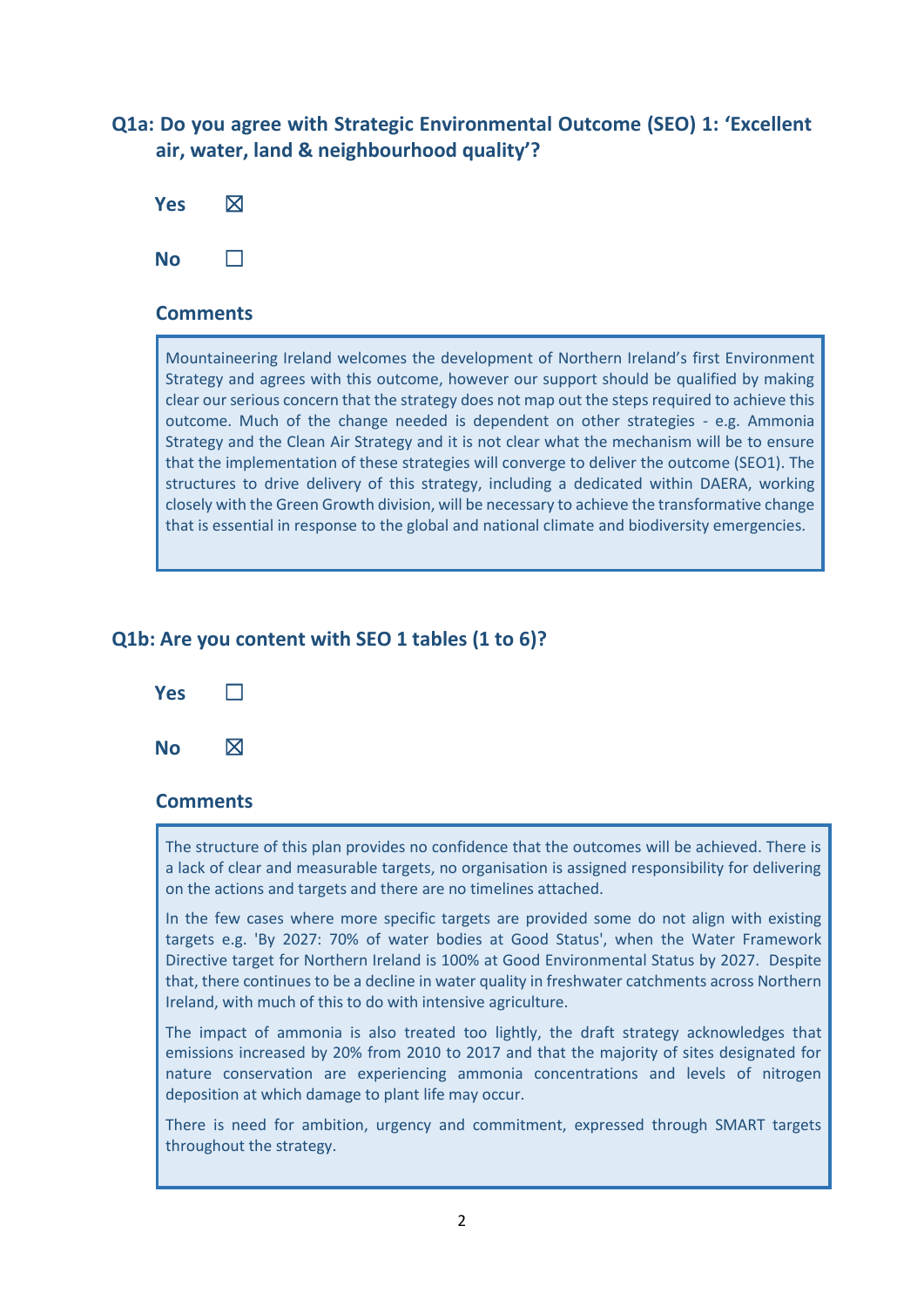**Q2a: Do you agree with Strategic Environmental Outcome (SEO) 2: 'Healthy & accessible environment & landscapes everyone can connect with & enjoy'?**



**No** □

## **Comments**

As the representative body for hillwalkers and climbers across the island of Ireland, having a healthy and accessible environment and landscape is fundamental to Mountaineering Ireland's concerns.

There are many dimensions to this - including the need for greater clarity and certainty regarding recreational access, and how the quality of people's recreational experiences is diminished when the environment and landscape are not in good condition.

Mountaineering Ireland welcomes the statement of fact that our environment is our single greatest asset. Within that overall asset, mountains, upland and coastal areas are very significant elements of the landscape, which should be valued and protected as environmental, cultural and recreational assets.

## **Q2b: Are you content with SEO 2 tables (7 to 12)?**



**Comments**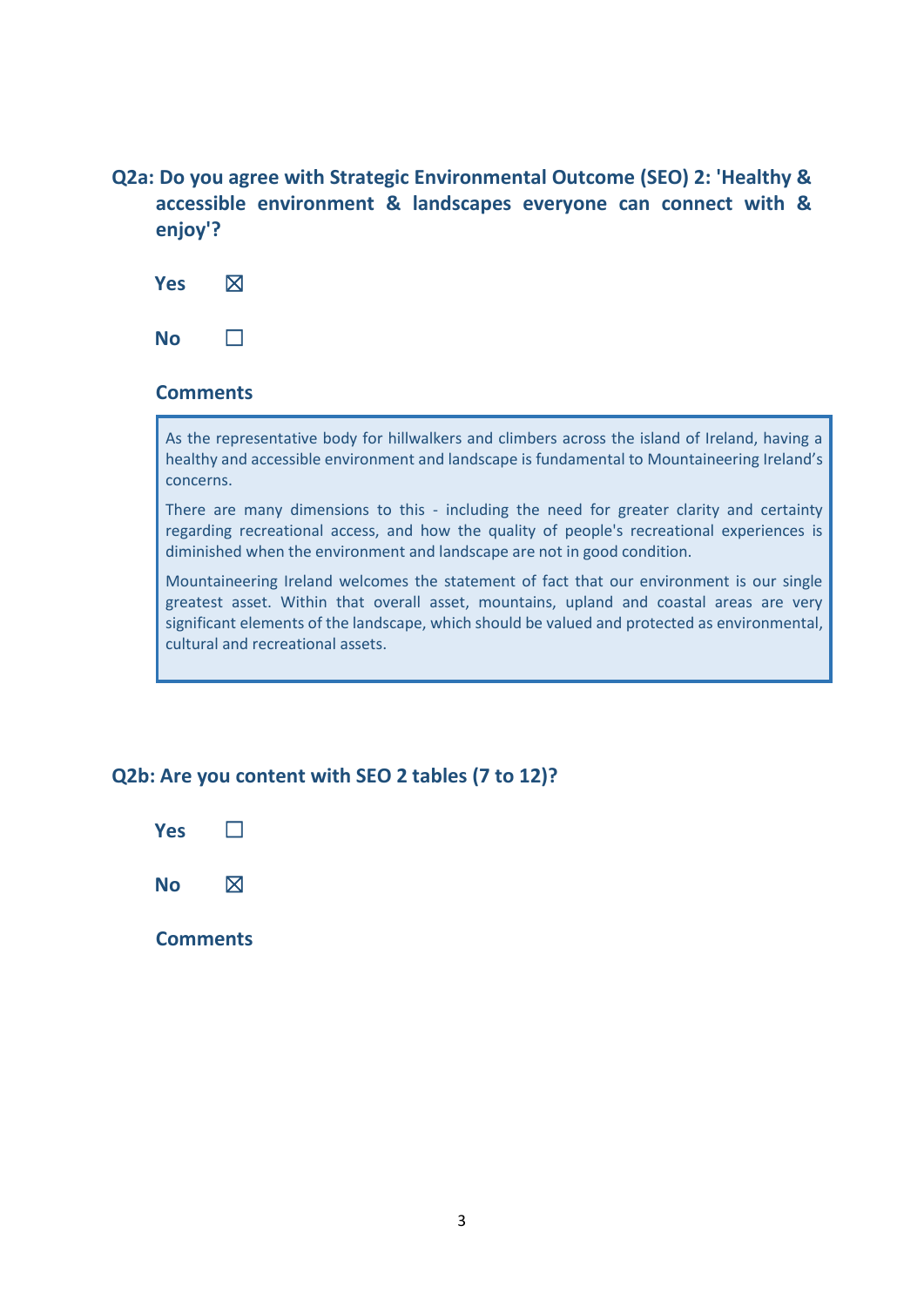7. Connecting People to the Environment: Landscapes, Seascapes & Natural Beauty:

Again, the actions and targets need to be clear, measurable and timebound with a lead body. The actions should include:

- Putting Northern Ireland's AONBs, our premier landscapes, on a statutory footing to date this designation has been largely ignored;
- Access to adequate multi-annual funding for AONB management bodies to develop and implement stronger management plans for their respective area;
- The development of an integrated land-use strategy for NI, ideally within 2-3 years.

8. Connecting People to the Environment: Outdoor Recreation & Natural Space Provision

It's notable that there is more detail in this section than others, which seems appropriate. There is much to welcome within the proposed actions. In addition to timebound actions with responsibility assigned we submit the following comments:

- Rather than trying to amend the current legislation on access, a new Outdoor Recreation Bill should be introduced to provide a comprehensive legislative framework to support the development of outdoor recreation in Northern Ireland.
- Due to the significant growth and change in the outdoor recreation sector over the last 10 years a new Outdoor Recreation Strategy should be developed, rather than an updated Action Plan.
- An obligation on all councils to develop Community Trail Plans, including for rural areas where most people are currently dependent on travelling by car to recreation sites.
- Environmental NGOs and outdoor recreation governing bodies play a key role in connecting people with the environment and encouraging responsible recreation, this should be acknowledged and supported.
- Expand outdoor recreation opportunities through incorporating recreation in future farm payment schemes. This is likely to be needed to deliver the future vision of 'Landowners and managers are enabled to provide informal outdoor recreation on their properties without significant disruption to their business.' Note that landowners should be enabled to provide 'both formal and informal outdoor recreation' (many outdoor recreation activities such as hillwalking, rock climbing, kayaking, mountain running and caving are largely dependent on informal access, rather than formal recreation using signposted trails and other outdoor recreation infrastructure).

#### By 2050

There appears to be a mis-alignment of the 'By 2050' targets below, or a typographical error:

90% of the population visiting the natural outdoors at least once a week.

Every child aged 4-11 spends 1+ hours in nature rich settings each month.

The target for children (based on a monthly measure) is way too low, it should be noted that the UK's Wildlife Trusts have called for every child in the UK to spend one hour every day outside in nature, which seems appropriate as a 2050 target.

10. The next generation

It is welcome to see the proposed use of the public estate (DAERA sites) as places for outdoor environmental education. The renewal (and in some cases reopening) of publicly owned outdoor education centres should be explored, to avert the need to build new facilities at other sites.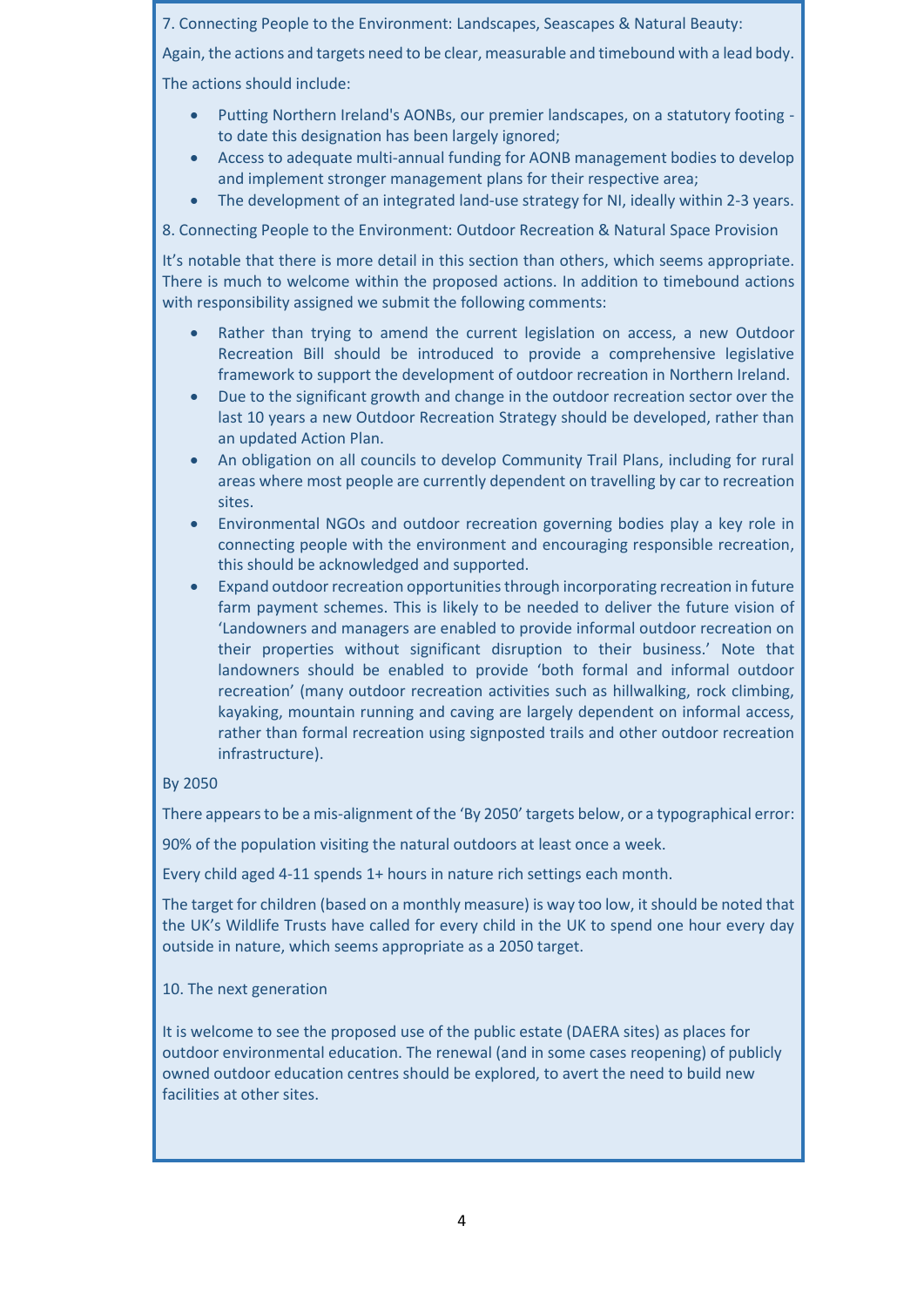**Q3a: Do you agree with Strategic Environmental Outcome (SEO) 3: 'Thriving, resilient & connected nature and wildlife'?**

| <b>Yes</b>      | $\boxtimes$                                                                       |  |  |  |  |  |  |
|-----------------|-----------------------------------------------------------------------------------|--|--|--|--|--|--|
| <b>No</b>       |                                                                                   |  |  |  |  |  |  |
| <b>Comments</b> |                                                                                   |  |  |  |  |  |  |
|                 | We agree in principle, however the wording of the outcome seems a little awkward. |  |  |  |  |  |  |

# **Q3b: Are you content with SEO 3 tables (13 to 15)?**

| <b>Yes</b> |             |
|------------|-------------|
| No         | $\boxtimes$ |

**Comments**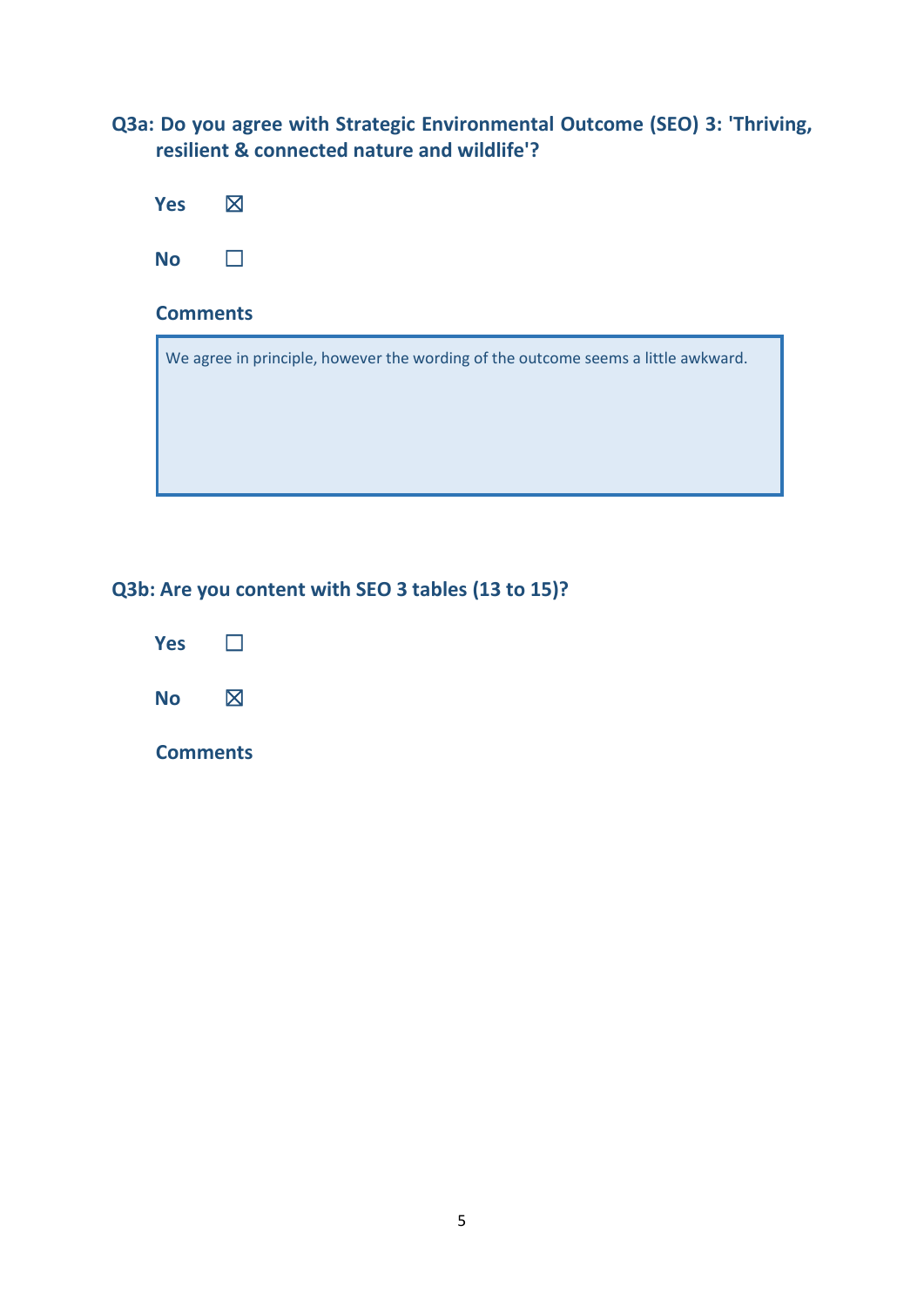13. Protecting nature on land

While a target of 30% of land and water protected for nature by 2030 is certainly desirable, its achievement will require significant structural change within Northern Ireland and an immediate redirection of resources. Separate targets should be established for land and water. While there is reference to 'much' of the current 8.9% protected area being in favourable condition there should be greater transparency around this – the 2019 consultation document for the Environment Strategy gave the figure under favourable management, a shocking 0.18%. Transformational change is required.

Peatland conservation and restoration should be accorded priority, to protect and enhance carbon sequestration and carbon storage, and to improve biodiversity. The target of functioning ecosystems by 2040 does not seem to align with the 2020 recommendation of the UK Climate Change Committee (CCC) that all upland peatland within a SSSI (or ASSI) was to be under restoration before 2023. This target should be reviewed.

The target for woodland cover at 8.8% is nowhere near as ambitious as it should be, given that current levels are just over 8%. The target should align with the commitments under the Forests for our Future programme. There should be targets for expansion of native woodland, more sustainable management of commercial plantations, protection of hedgerows and establishment of agroforestry.

The primary land use across most of Northern Ireland's land area is agriculture. Biodiversity must be improved on each and every farm, starting with a reduction in the severity and frequency of hedge cutting. Set a specific percentage for biodiversity-rich habitat for all farms e.g. 5% (excluding hedgerows) and support farms to do this via the Single Farm Payment.

The Environment Strategy should mandate improved Environmental Reporting, especially in relation to habitat condition.

The sanctions for environmental crime, including habitat destruction should be strengthened and implemented, based on the polluter pays principle.

## **Q4a: Do you agree with Strategic Environmental Outcome (SEO) 4: 'Sustainable production & consumption on land and at sea'?**

| <b>Yes</b>      | $\boxtimes$  |
|-----------------|--------------|
| <b>No</b>       | $\mathsf{L}$ |
| <b>Comments</b> |              |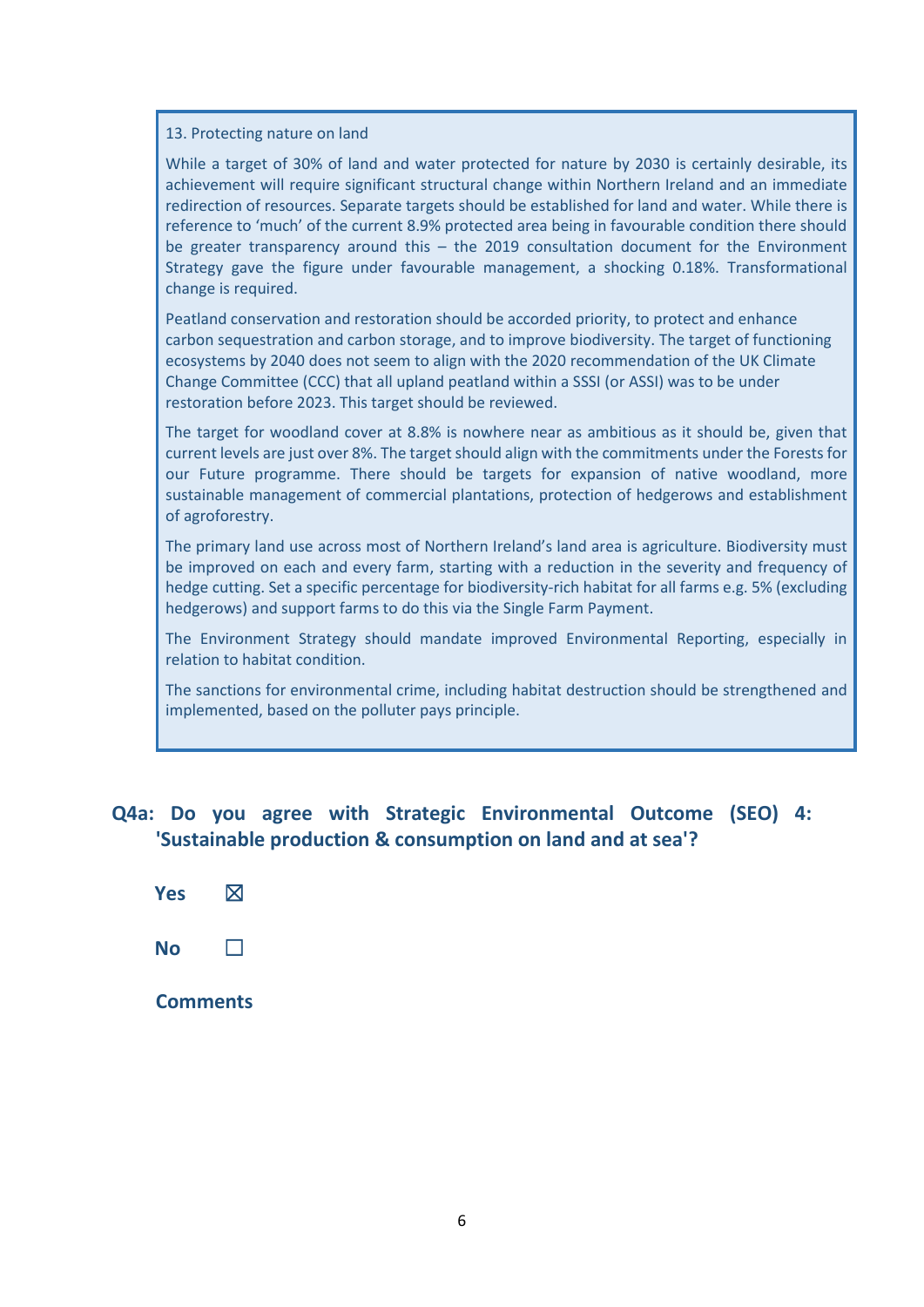## **Q4b: Are you content with SEO 4 tables (16 to 24)?**



### **Comments**

#### 16. Future Agricultural Policy

Mountaineering Ireland recognises that consultation is underway regarding the Future Agricultural Framework, however the Environment Strategy should as a minimum identify key areas of linkage between this strategy and the Future Agricultural Framework and make clear the intention to update the Environment Strategy with specific targets as they are agreed.

There should be mention in the Future Vision / Outcome of the provision of outdoor recreation opportunities, which should be included within the public goods measures eligible for funding through future farm support payments. There has been good work done to explore how such payments could include hard and soft measures (e.g recreation infrastructure and visitor engagement) contributing to higher quality experiences for both farmers and the public, as well as providing farm income and improved public understanding of agriculture.

#### 21. Carrier Bags

Include a target based on the use of revenue from the Shopping Bag levy for Environmental Projects, Mountaineering Ireland accessed funding under the Challenge Fund for environmental education publications, prior to a change in the funding criteria [\(https://www.mountaineering.ie/\\_files/2015105141616\\_d91eaa89.pdf](https://www.mountaineering.ie/_files/2015105141616_d91eaa89.pdf) and [https://www.mountaineering.ie/\\_files/202131212753\\_be183ca6.pdf,](https://www.mountaineering.ie/_files/202131212753_be183ca6.pdf) it would be good to see access to this scheme broadened.

## **Q5a: Do you agree with Strategic Environmental Outcome (SEO) 5: 'Zero waste & highly developed circular economy'?**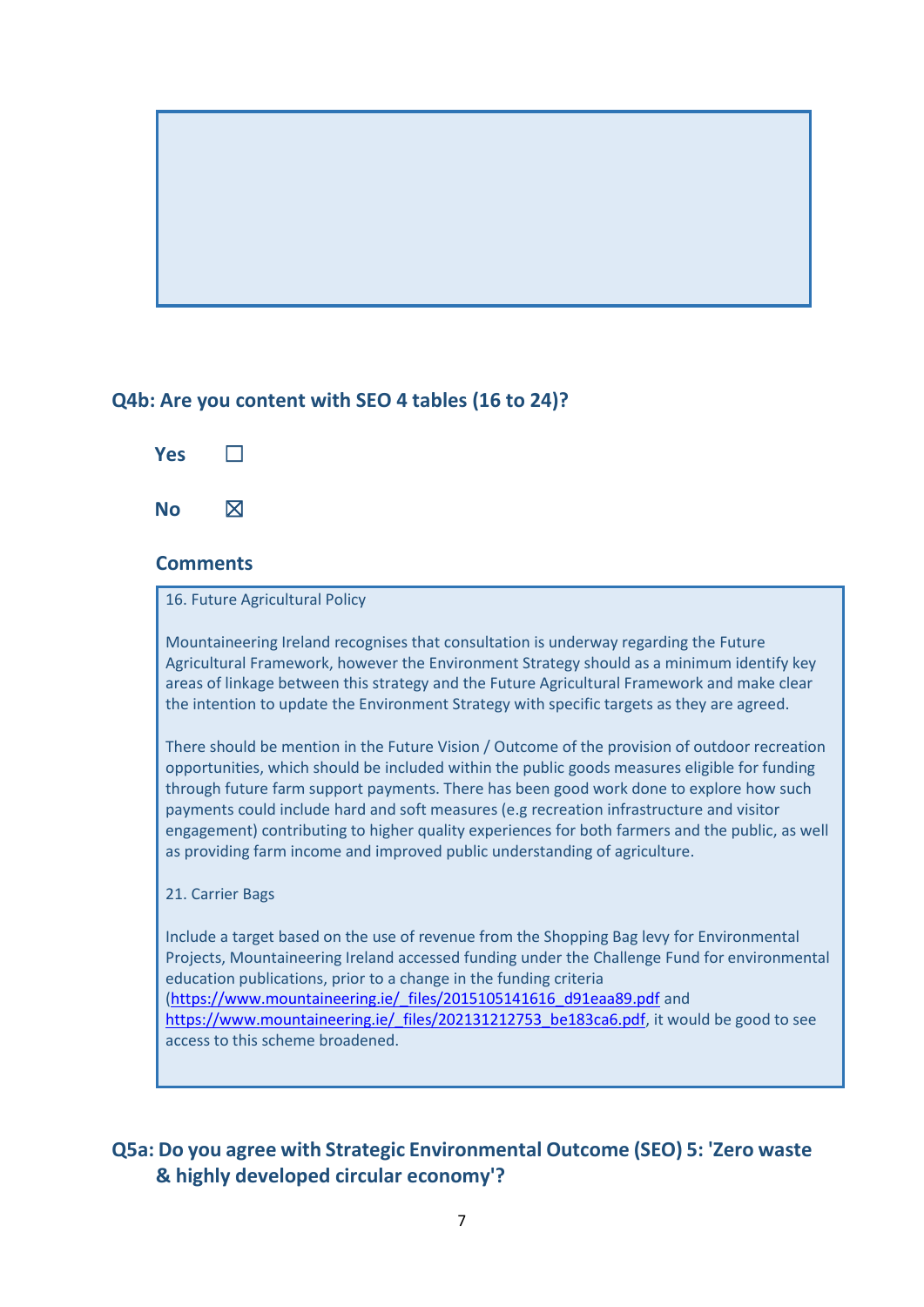# **Yes** ☒ **No** □

### **Comments**

## **Q5b: Are you content with SEO 5 tables (25 to 27)?**



### **Comments**

27. Illegal Waste Disposal & Fly-tipping

It is concerning that over 10 years later the Waste & Contaminated Land Amendment Act (NI) 2011 is still awaiting commencement, and we do not yet have a clear approach to flytipping across all council areas. Given the scope of this strategy, and the need for stronger enforcement in other areas, the reasons for this delay must be understood and lessons applied to enable more expedient implementation of future environmental legislation.

## **Q6a: Do you agree with Strategic Environmental Outcome (SEO) 6: 'Fair Contribution to UK net zero greenhouse gas emissions & improved climate resilience and adaptability'?**

**Yes** ☒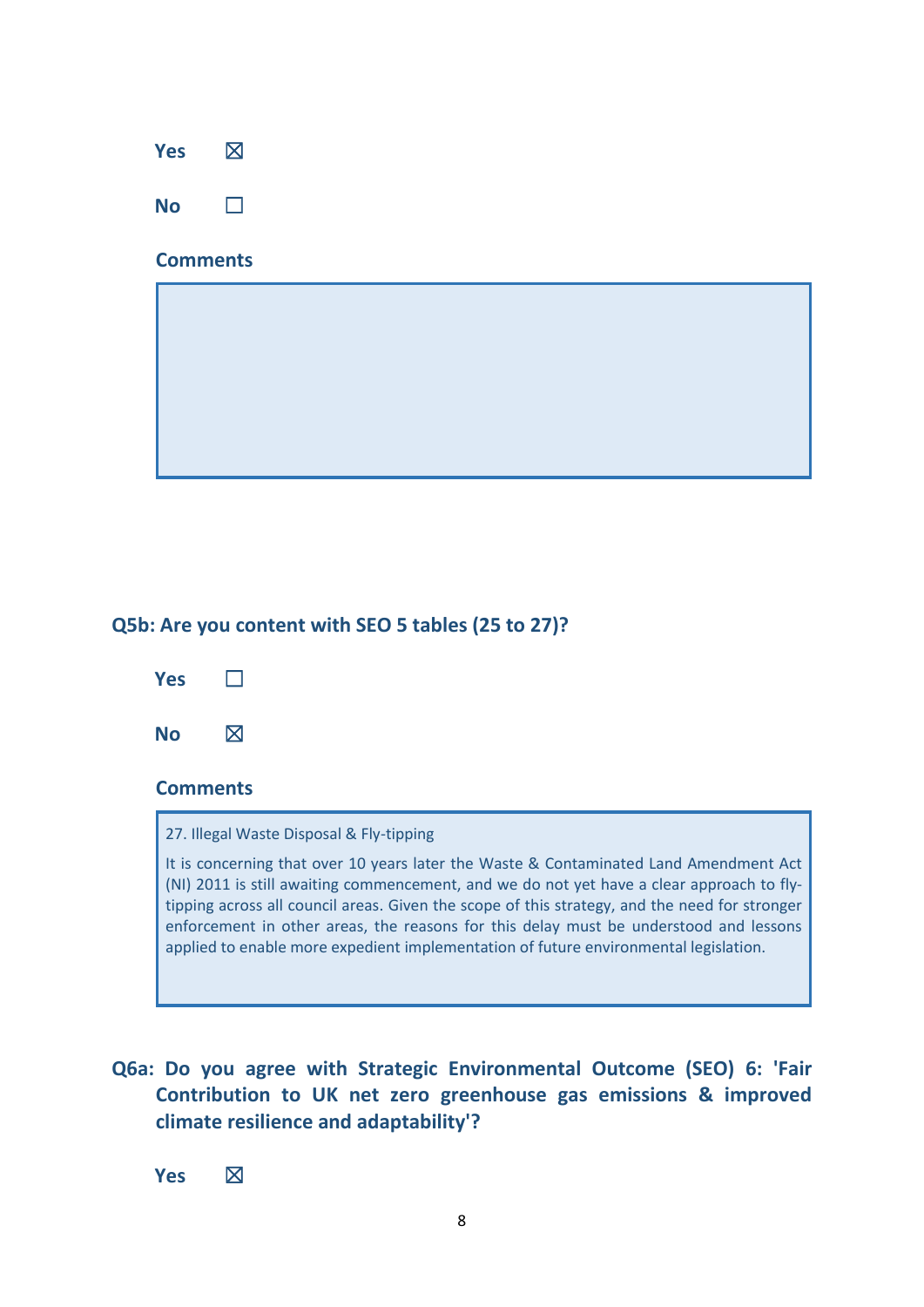|                 | <b>No</b> | $\mathcal{L}$ |  |  |  |  |  |  |  |  |  |
|-----------------|-----------|---------------|--|--|--|--|--|--|--|--|--|
| <b>Comments</b> |           |               |  |  |  |  |  |  |  |  |  |
|                 |           |               |  |  |  |  |  |  |  |  |  |
|                 |           |               |  |  |  |  |  |  |  |  |  |
|                 |           |               |  |  |  |  |  |  |  |  |  |
|                 |           |               |  |  |  |  |  |  |  |  |  |

## **Q6b: Are you content with SEO 6 table (28)?**



## **Comments**

#### 28. Climate Change

This is the defining challenge of our time, and this decade is absolutely critical. There should be a clear timeline for bringing forward a Climate Change Act for Northern Ireland.

Under Future Vision, there is a reference to meeting the requirement of the UK Climate Change Act 2008, the Strategy should instead commit to achieving whatever targets are set by any future NI Climate Change Act.

## **Q7: Did you find the Environment Strategy content user friendly and easy to follow?**

**Yes** ☐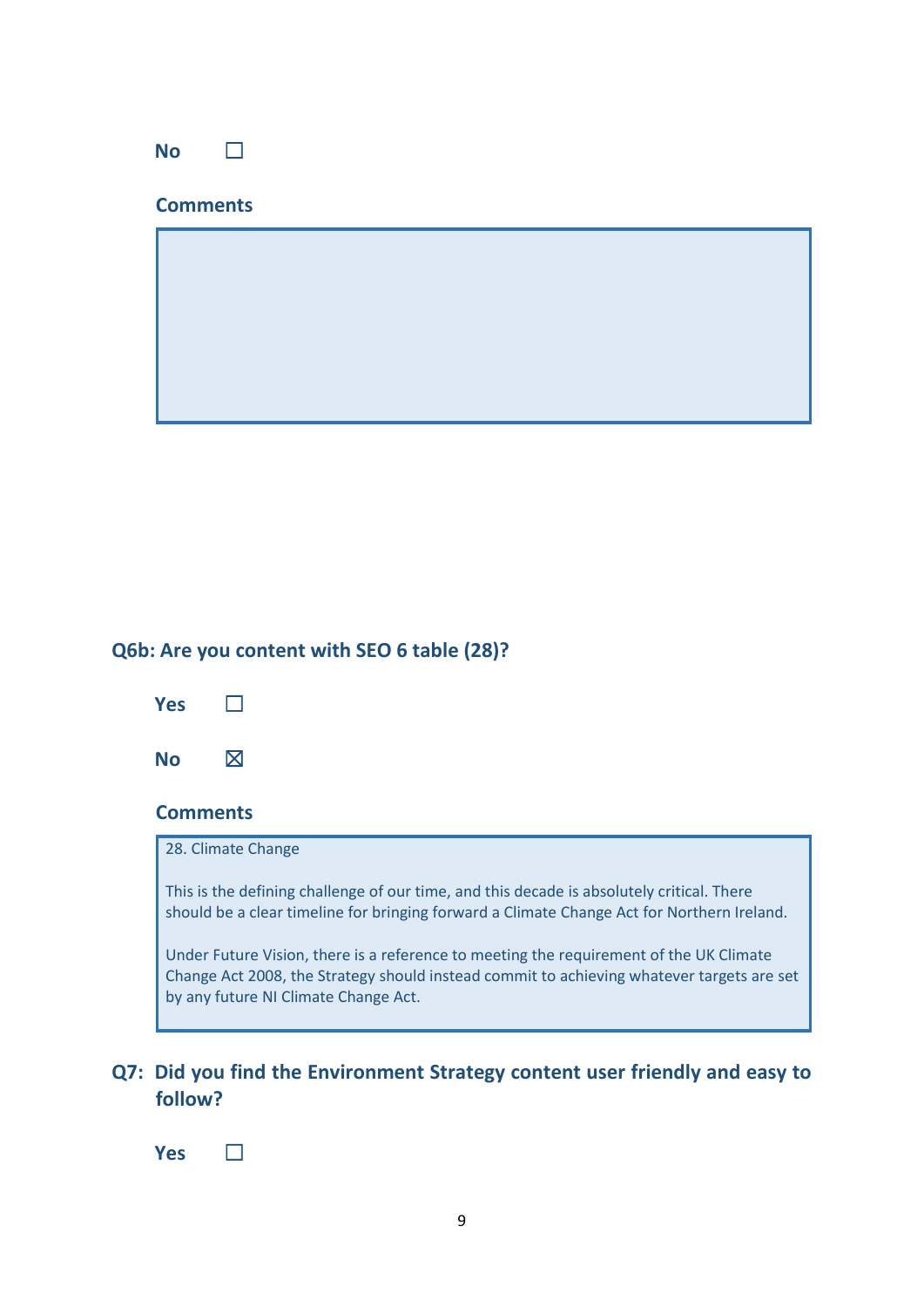## **No**  $\boxtimes$

### **If "No", please suggest any improvements you deem appropriate.**

Initially, the graphic-based presentation seemed appealing, however the presentation of targets and actions would be more user-friendly in a tabular format, with actions numbered.

The absence of any reference to the mechanisms and resources to ensure implementation of the strategy is a troubling omission given the scale and import of this strategy.

The relationship between this strategy and Green Growth, and between the Environment Strategy and the various strategies, action plans and programmes which will sit under the Environment Strategy needs to be clear. Mountaineering Ireland draws attention to the value of the UN Sustainable Development Goals graphic on page 10, which clearly positions the Biosphere as the basis to Societies and in turn Economies. This hierarchy should not only underpin the Environment Strategy, but also assist in resolving conflict with other strategies. It expresses the important and irrefutable statement at the start of Section 3 in this draft strategy - Our natural environment is our life support system and our greatest asset.

The need for clear and measurable targets with timelines for delivery and responsibility assigned has been expressed already.